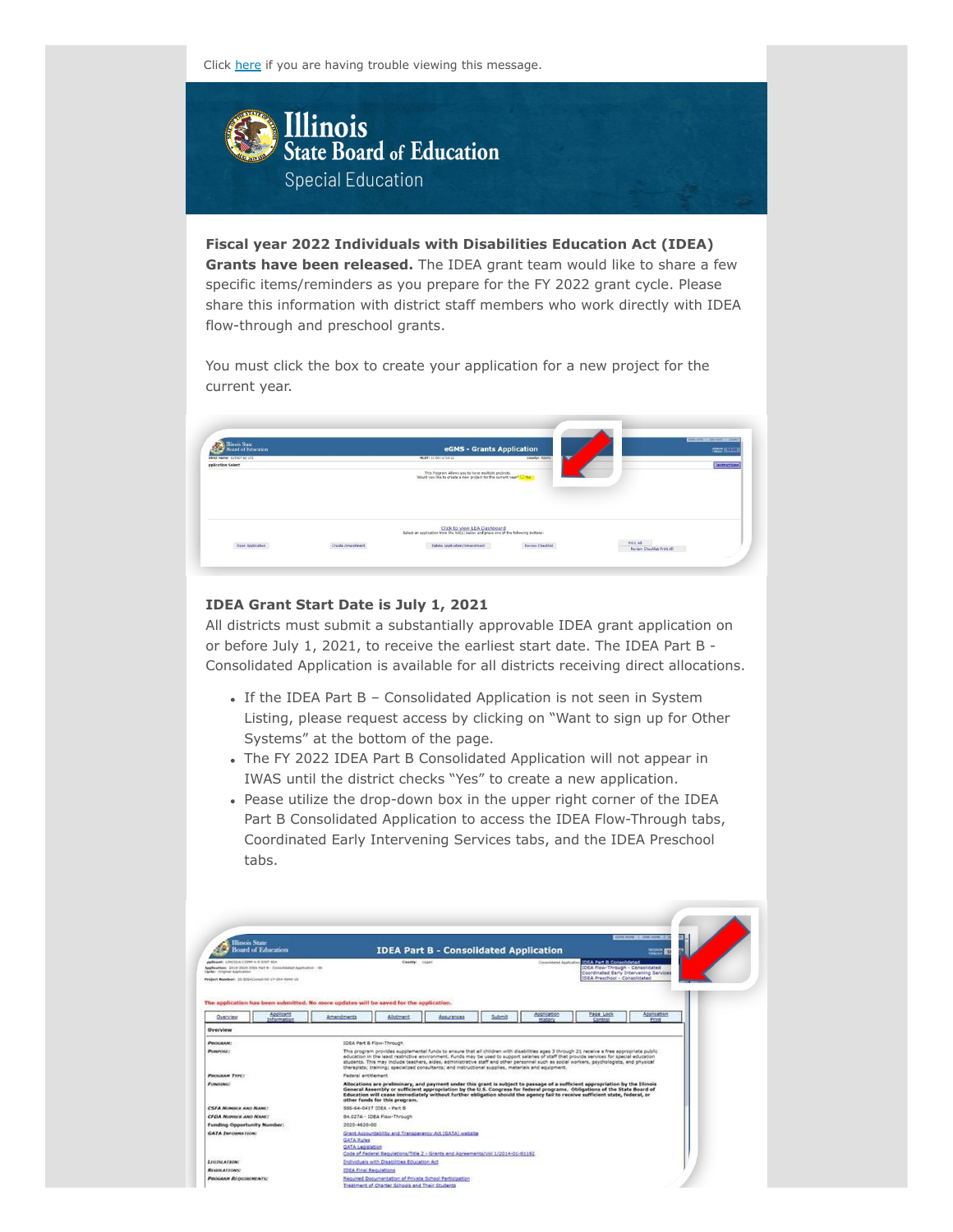Timely and Meaningful Consultation documentation is submitted on the IDEA Flow Through - Consolidated application. Please make sure to remove any student/parent names or any other sensitive identifying information.

| eGMS - Grants Application<br><b>Board of Education</b><br>Consolidated Aschoarces 10EA Flow-Through - Consolidated V<br>Alcant: OUTACY 50 172<br>Adams<br>County:<br>elecation: 2021-2022 IDEA Part B - Consolidated Application - 00<br>edes Original Application<br>relect Number: 23-036AFT-04620-00-01-031-1720-22<br>GATA<br>Activity<br>Maintenance<br><b>Budget</b><br><b>ERA:</b><br>ISBE Specific<br>Page Lock<br><b>Frestan</b><br>FFATA<br>Amendments<br>Overview<br>Period<br>Of Effort<br>Pades<br>Pages<br>Control<br>horoublic<br>Proportionate<br><b>consultation</b><br>Share<br>Instructions<br><b>Timely and Meaningful Consultation (TMC)</b><br>A. Select the correct TMC status."<br>. The district held a THC on the date noted below and all required documentation has been uploaded below.<br>Date TMC was held:<br>(1) The district offered to hold a TMC on the date noted below but there were no attendees. A copy of the article and certificate of publication is uploaded below.<br>Date TMC was offered:<br>○ The applicant is a state-authorized charter school or state-operated school - not applicable.<br><b>CAUTION - FERPA Compliance Required!</b><br>Remove any student names, parent names, and any other sensitive information that could be used to identify individual students receiving services<br><b>B. Upload TMC Documentation*</b><br>Compile all necessary documentation and ensure that any sensitive information has been redacted (FERPA and HDPA compilance). At a minimum, documentation should include a copy of the newspaper advertisement and attestation<br>Convert all the necessary documentation into a single PDF. Label the document with the region-county-district-type code number of the applicant, followed by a hyphen, then the name of the district, followed by a hyphen, th<br>IN THE NAME. |                            |  |  |  | <b>NUME AD</b>                                          |
|-----------------------------------------------------------------------------------------------------------------------------------------------------------------------------------------------------------------------------------------------------------------------------------------------------------------------------------------------------------------------------------------------------------------------------------------------------------------------------------------------------------------------------------------------------------------------------------------------------------------------------------------------------------------------------------------------------------------------------------------------------------------------------------------------------------------------------------------------------------------------------------------------------------------------------------------------------------------------------------------------------------------------------------------------------------------------------------------------------------------------------------------------------------------------------------------------------------------------------------------------------------------------------------------------------------------------------------------------------------------------------------------------------------------------------------------------------------------------------------------------------------------------------------------------------------------------------------------------------------------------------------------------------------------------------------------------------------------------------------------------------------------------------------------------------------------------------------------------------------------------------|----------------------------|--|--|--|---------------------------------------------------------|
|                                                                                                                                                                                                                                                                                                                                                                                                                                                                                                                                                                                                                                                                                                                                                                                                                                                                                                                                                                                                                                                                                                                                                                                                                                                                                                                                                                                                                                                                                                                                                                                                                                                                                                                                                                                                                                                                             |                            |  |  |  |                                                         |
|                                                                                                                                                                                                                                                                                                                                                                                                                                                                                                                                                                                                                                                                                                                                                                                                                                                                                                                                                                                                                                                                                                                                                                                                                                                                                                                                                                                                                                                                                                                                                                                                                                                                                                                                                                                                                                                                             |                            |  |  |  |                                                         |
|                                                                                                                                                                                                                                                                                                                                                                                                                                                                                                                                                                                                                                                                                                                                                                                                                                                                                                                                                                                                                                                                                                                                                                                                                                                                                                                                                                                                                                                                                                                                                                                                                                                                                                                                                                                                                                                                             |                            |  |  |  | <b>Ristan Francis</b><br>Club to American Antiques Sand |
|                                                                                                                                                                                                                                                                                                                                                                                                                                                                                                                                                                                                                                                                                                                                                                                                                                                                                                                                                                                                                                                                                                                                                                                                                                                                                                                                                                                                                                                                                                                                                                                                                                                                                                                                                                                                                                                                             |                            |  |  |  |                                                         |
|                                                                                                                                                                                                                                                                                                                                                                                                                                                                                                                                                                                                                                                                                                                                                                                                                                                                                                                                                                                                                                                                                                                                                                                                                                                                                                                                                                                                                                                                                                                                                                                                                                                                                                                                                                                                                                                                             |                            |  |  |  | Spell Check                                             |
|                                                                                                                                                                                                                                                                                                                                                                                                                                                                                                                                                                                                                                                                                                                                                                                                                                                                                                                                                                                                                                                                                                                                                                                                                                                                                                                                                                                                                                                                                                                                                                                                                                                                                                                                                                                                                                                                             |                            |  |  |  |                                                         |
|                                                                                                                                                                                                                                                                                                                                                                                                                                                                                                                                                                                                                                                                                                                                                                                                                                                                                                                                                                                                                                                                                                                                                                                                                                                                                                                                                                                                                                                                                                                                                                                                                                                                                                                                                                                                                                                                             |                            |  |  |  |                                                         |
|                                                                                                                                                                                                                                                                                                                                                                                                                                                                                                                                                                                                                                                                                                                                                                                                                                                                                                                                                                                                                                                                                                                                                                                                                                                                                                                                                                                                                                                                                                                                                                                                                                                                                                                                                                                                                                                                             |                            |  |  |  |                                                         |
|                                                                                                                                                                                                                                                                                                                                                                                                                                                                                                                                                                                                                                                                                                                                                                                                                                                                                                                                                                                                                                                                                                                                                                                                                                                                                                                                                                                                                                                                                                                                                                                                                                                                                                                                                                                                                                                                             |                            |  |  |  |                                                         |
|                                                                                                                                                                                                                                                                                                                                                                                                                                                                                                                                                                                                                                                                                                                                                                                                                                                                                                                                                                                                                                                                                                                                                                                                                                                                                                                                                                                                                                                                                                                                                                                                                                                                                                                                                                                                                                                                             |                            |  |  |  |                                                         |
|                                                                                                                                                                                                                                                                                                                                                                                                                                                                                                                                                                                                                                                                                                                                                                                                                                                                                                                                                                                                                                                                                                                                                                                                                                                                                                                                                                                                                                                                                                                                                                                                                                                                                                                                                                                                                                                                             |                            |  |  |  |                                                         |
|                                                                                                                                                                                                                                                                                                                                                                                                                                                                                                                                                                                                                                                                                                                                                                                                                                                                                                                                                                                                                                                                                                                                                                                                                                                                                                                                                                                                                                                                                                                                                                                                                                                                                                                                                                                                                                                                             |                            |  |  |  |                                                         |
|                                                                                                                                                                                                                                                                                                                                                                                                                                                                                                                                                                                                                                                                                                                                                                                                                                                                                                                                                                                                                                                                                                                                                                                                                                                                                                                                                                                                                                                                                                                                                                                                                                                                                                                                                                                                                                                                             |                            |  |  |  |                                                         |
|                                                                                                                                                                                                                                                                                                                                                                                                                                                                                                                                                                                                                                                                                                                                                                                                                                                                                                                                                                                                                                                                                                                                                                                                                                                                                                                                                                                                                                                                                                                                                                                                                                                                                                                                                                                                                                                                             |                            |  |  |  |                                                         |
|                                                                                                                                                                                                                                                                                                                                                                                                                                                                                                                                                                                                                                                                                                                                                                                                                                                                                                                                                                                                                                                                                                                                                                                                                                                                                                                                                                                                                                                                                                                                                                                                                                                                                                                                                                                                                                                                             |                            |  |  |  |                                                         |
|                                                                                                                                                                                                                                                                                                                                                                                                                                                                                                                                                                                                                                                                                                                                                                                                                                                                                                                                                                                                                                                                                                                                                                                                                                                                                                                                                                                                                                                                                                                                                                                                                                                                                                                                                                                                                                                                             |                            |  |  |  |                                                         |
|                                                                                                                                                                                                                                                                                                                                                                                                                                                                                                                                                                                                                                                                                                                                                                                                                                                                                                                                                                                                                                                                                                                                                                                                                                                                                                                                                                                                                                                                                                                                                                                                                                                                                                                                                                                                                                                                             |                            |  |  |  |                                                         |
|                                                                                                                                                                                                                                                                                                                                                                                                                                                                                                                                                                                                                                                                                                                                                                                                                                                                                                                                                                                                                                                                                                                                                                                                                                                                                                                                                                                                                                                                                                                                                                                                                                                                                                                                                                                                                                                                             |                            |  |  |  |                                                         |
|                                                                                                                                                                                                                                                                                                                                                                                                                                                                                                                                                                                                                                                                                                                                                                                                                                                                                                                                                                                                                                                                                                                                                                                                                                                                                                                                                                                                                                                                                                                                                                                                                                                                                                                                                                                                                                                                             |                            |  |  |  |                                                         |
|                                                                                                                                                                                                                                                                                                                                                                                                                                                                                                                                                                                                                                                                                                                                                                                                                                                                                                                                                                                                                                                                                                                                                                                                                                                                                                                                                                                                                                                                                                                                                                                                                                                                                                                                                                                                                                                                             |                            |  |  |  |                                                         |
|                                                                                                                                                                                                                                                                                                                                                                                                                                                                                                                                                                                                                                                                                                                                                                                                                                                                                                                                                                                                                                                                                                                                                                                                                                                                                                                                                                                                                                                                                                                                                                                                                                                                                                                                                                                                                                                                             |                            |  |  |  |                                                         |
|                                                                                                                                                                                                                                                                                                                                                                                                                                                                                                                                                                                                                                                                                                                                                                                                                                                                                                                                                                                                                                                                                                                                                                                                                                                                                                                                                                                                                                                                                                                                                                                                                                                                                                                                                                                                                                                                             |                            |  |  |  |                                                         |
|                                                                                                                                                                                                                                                                                                                                                                                                                                                                                                                                                                                                                                                                                                                                                                                                                                                                                                                                                                                                                                                                                                                                                                                                                                                                                                                                                                                                                                                                                                                                                                                                                                                                                                                                                                                                                                                                             |                            |  |  |  |                                                         |
|                                                                                                                                                                                                                                                                                                                                                                                                                                                                                                                                                                                                                                                                                                                                                                                                                                                                                                                                                                                                                                                                                                                                                                                                                                                                                                                                                                                                                                                                                                                                                                                                                                                                                                                                                                                                                                                                             |                            |  |  |  |                                                         |
| Brample: Ouincy District 172 would name the upload as 01-001-1720-22-Ouincy172-TMC                                                                                                                                                                                                                                                                                                                                                                                                                                                                                                                                                                                                                                                                                                                                                                                                                                                                                                                                                                                                                                                                                                                                                                                                                                                                                                                                                                                                                                                                                                                                                                                                                                                                                                                                                                                          |                            |  |  |  |                                                         |
|                                                                                                                                                                                                                                                                                                                                                                                                                                                                                                                                                                                                                                                                                                                                                                                                                                                                                                                                                                                                                                                                                                                                                                                                                                                                                                                                                                                                                                                                                                                                                                                                                                                                                                                                                                                                                                                                             | All districts must upload: |  |  |  |                                                         |

The link to upload your documentation can be found at the bottom of the page.

| Upload TMC Documentation                                             |                                                                                                                                                                                                                                                                                                          |
|----------------------------------------------------------------------|----------------------------------------------------------------------------------------------------------------------------------------------------------------------------------------------------------------------------------------------------------------------------------------------------------|
| and attestation forms or statement where signature was refused.      | Compile all necessary documentation and ensure that any sensitive information has been redacted (FERPA and HIPPA compliance). At a minimum, documentation should include a copy of the newspaper advertisement                                                                                           |
|                                                                      | Convert all the necessary documentation into a single PDF. Label the document with the region-county-district-type code number of the applicant, followed by a hyphen, then the name of the district, followed by a<br>hyphen, followed by TMC. DO NOT USE ANY SPACES OR SPECIAL CHARACTERS IN THE NAME. |
|                                                                      | Example: Quincy District 172 would name the upload as 01-001-1720-22-Quincy172-TMC                                                                                                                                                                                                                       |
| HOW TO UPLOAD A FILE                                                 |                                                                                                                                                                                                                                                                                                          |
| - Browse your files to locate the required document.                 |                                                                                                                                                                                                                                                                                                          |
| - Double-click to display it in the Browser window.                  |                                                                                                                                                                                                                                                                                                          |
| - Clinical and an experience of distriction                          |                                                                                                                                                                                                                                                                                                          |
| - The name of the uploaded document will display that he area below. |                                                                                                                                                                                                                                                                                                          |
| Choose File   No file chosen                                         | Upload                                                                                                                                                                                                                                                                                                   |
|                                                                      | Any uploaded files will appear below. Until the application is submitted to ISBE, an uploaded document may be deleted using the Delete button below. After submitting to ISBE, any required changes must be submitted                                                                                    |
| separateir, edding a Morgina number to the name.                     |                                                                                                                                                                                                                                                                                                          |
|                                                                      | Delete Selected Files                                                                                                                                                                                                                                                                                    |
|                                                                      | Provide any necessary comments or explanations related to uploaded files in the area below.                                                                                                                                                                                                              |
|                                                                      |                                                                                                                                                                                                                                                                                                          |
|                                                                      |                                                                                                                                                                                                                                                                                                          |
|                                                                      |                                                                                                                                                                                                                                                                                                          |

# **Instructions**

The FY 2022 instructions booklet and resource documents are posted on the [IDEA grant webpage.](https://www.isbe.net/Documents/FY22-IDEA-Information-eGrant-Application-Instructions.pdf)

## **Important Information to Remember**

- Grantees are not required to include staff names in the applications. Positions can be used instead.
- The MOE Eligibility tab includes two boxes for the grantee to input the amount budgeted for state and local or local only for students with disabilities in FY 2022.
- Grantees must complete the FY 2022 Organizational Risk Assessment in IWAS one time; the results will apply to all FY 2022 grants. Further, ISBE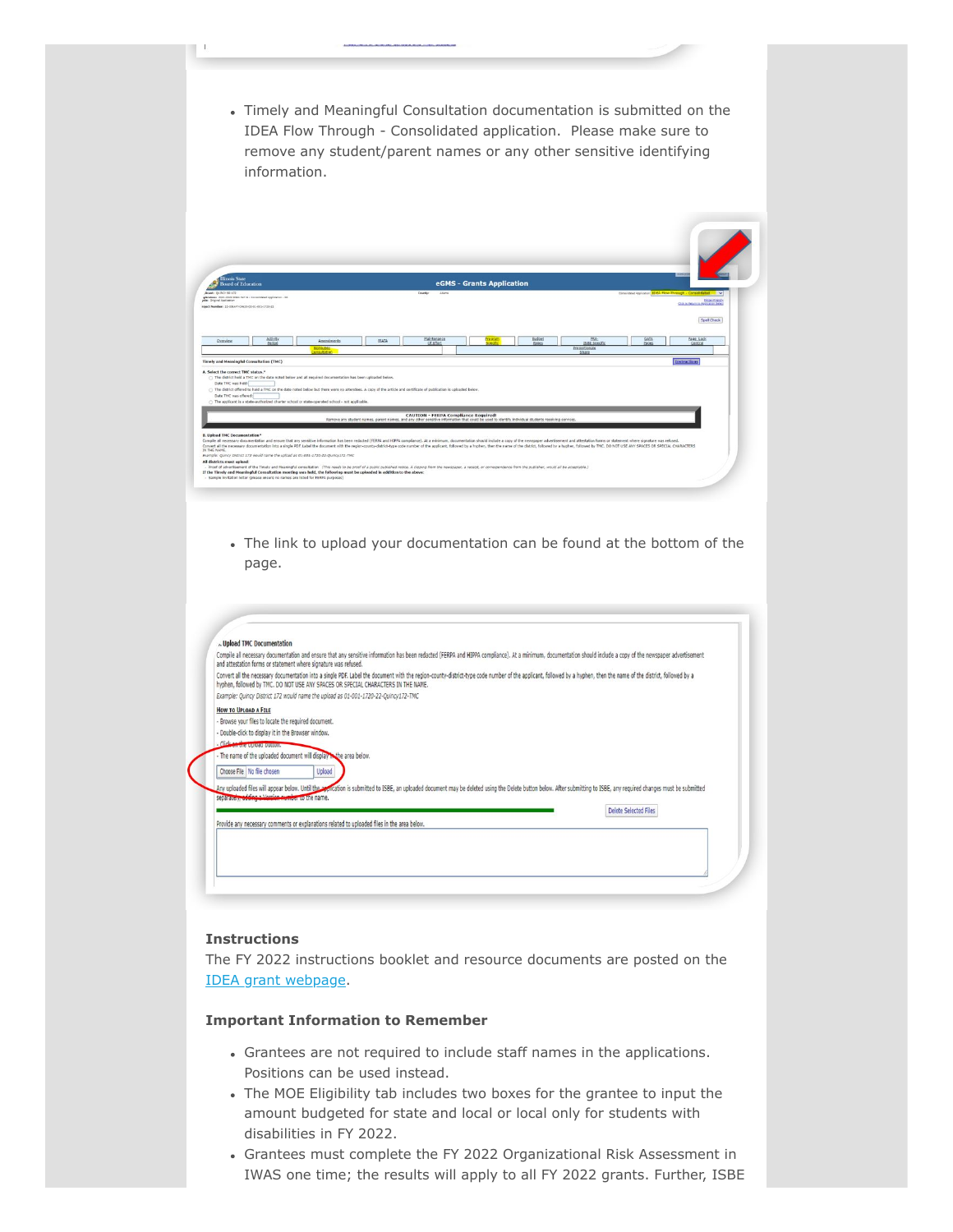Grant-Specific Assessments will be included in each FY22 grant. A combination of the results of these two risk assessments will generate the Programmatic Risk Conditions in each grant. The Grant Accountability Transparency Act (GATA) registration, GATA ICQ, and the FY 2022 Organizational Risk Assessment in IWAS must be completed prior to submission of an FY 2022 state or federal grant.

- Below is a summary of the steps necessary to fully execute the FY 2022 grants:
- 1. Grantee must [register](https://grants.illinois.gov/portal/) and complete the Internal Controls Questionnaire  $(ICO).$
- 2. Complete and submit the FY 2022 Organizational Risk Assessment via IWAS.
- 3. Complete and submit the Consolidated District Plan.
- 4. Submit the FY 2022 grant applications to ISBE.
- 5. The respective ISBE program area will review and approve.
- Please make sure that approval groups are properly assigned through IWAS in order to access the system and submit your application. Technical assistance on items not covered by the instructions link in IWAS may be obtained by contacting your grant coordinator at (217) 782-5589.

## **Coordinated Early Intervention Services**

On May 20, 2019, the U.S. Department of Education mandated states to move forward in FY 2020 with parameters for calculating significant disproportionality. This was a new for process for Illinois. As a result, ISBE updated the process of determining which districts will be required to expend 15% on Coordinated Early Intervention Services (CEIS) due to significant disproportionality. Districts have been notified if they have this requirement. Currently the IDEA applications are equipped to allow districts to expend 15% on CEIS voluntarily. Districts that are required to expend funds on CEIS, will have applications that reflect this requirement. The IDEA grant website includes links to resources that assist with a general overview of CEIS, a data tracker for CEIS, a step- by-step publication designed to help districts implement CEIS and address significant disproportionality, and more.

#### **Maintenance of Effort**

MOE Compliance – Maintenance of effort (MOE) district summaries (comparing 2019-20 to 2018-19) were emailed this month to state-approved directors of special education. The original MOE District Worksheets will be mailed later. Please contact **Pam Jurkoshek** or your grant coordinator if you have any questions or to request assistance in resolving MOE district issues.

- Do NOT let a negative MOE delay the submission of an otherwise substantially approvable IDEA grant.
- Districts with negative MOE comparisons should resolve those issues by July 1, 2021, and no later than September 30, 2021.

MOE Eligibility – Please use the most recent complete fiscal year (FY 2020) compared to the budgeted/anticipated budget for FY 2022 to select one MOE option that reflects how the district will maintain local spending. The FY 2020 net and per capita amounts needed to complete the MOE Eligibility page are located on the MOE Compliance Worksheets.

#### **IDEA Proportionate Share**